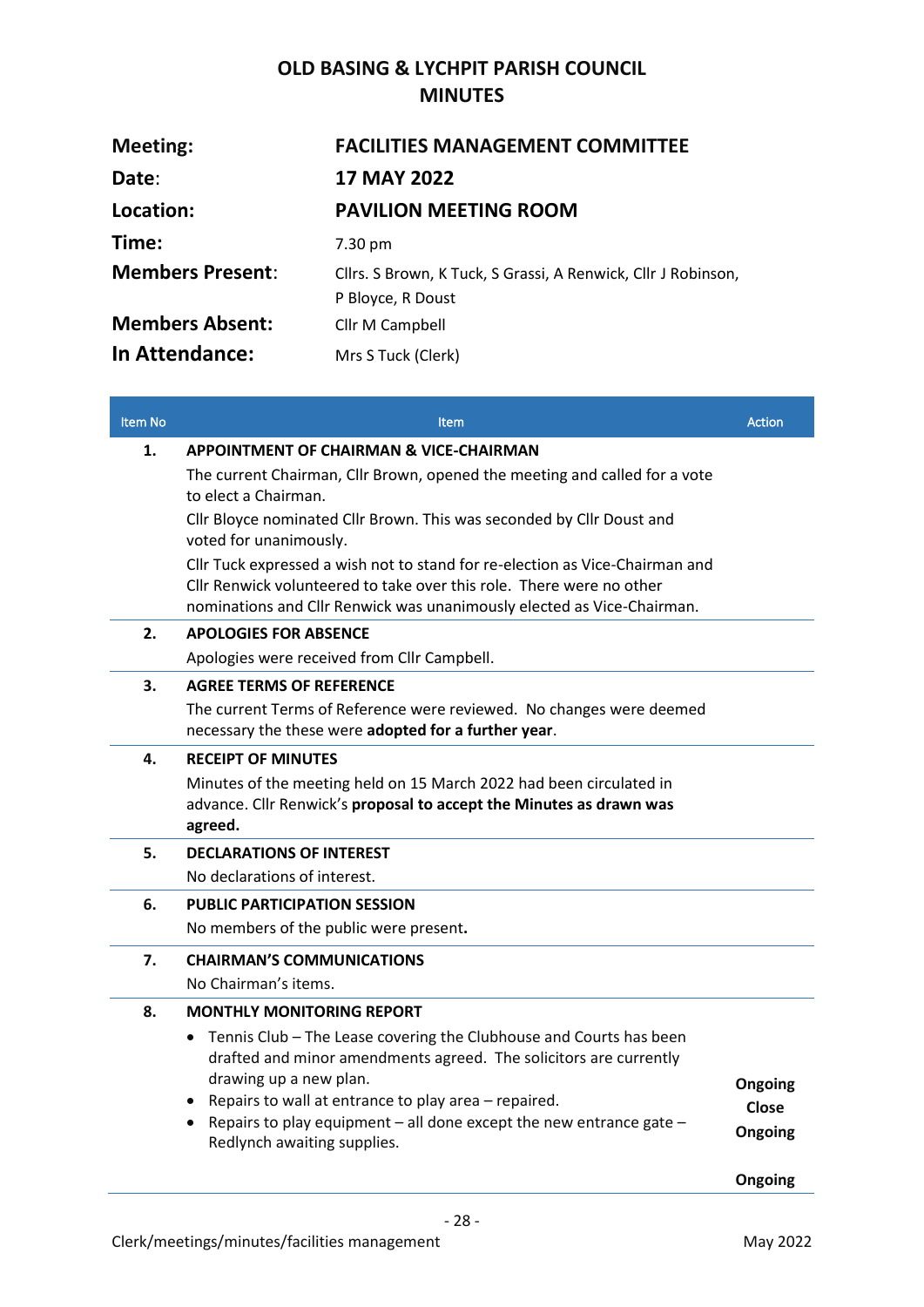## **OLD BASING & LYCHPIT PARISH COUNCIL MINUTES**

| Item No | <b>Item</b>                                                                                                                                                                                                                                                                                                                                                                                                                                                                                                                      | <b>Action</b> |
|---------|----------------------------------------------------------------------------------------------------------------------------------------------------------------------------------------------------------------------------------------------------------------------------------------------------------------------------------------------------------------------------------------------------------------------------------------------------------------------------------------------------------------------------------|---------------|
|         | LH heating system - survey and assessment of lifespan - no progress to<br>$\bullet$<br>date. Clerk still to contact HCC and Village Hall for information.<br>Allotment gates & fencing at far end of Riley Lane - booked for end of<br>$\bullet$<br>June.                                                                                                                                                                                                                                                                        | Ongoing       |
|         | Extension of Cricket Club Lease - quote for legal fees obtained & club<br>$\bullet$<br>contacted - no response to date.<br>LH deep/high clean - to be booked for August following decorating.                                                                                                                                                                                                                                                                                                                                    |               |
| 9.      | $\bullet$<br><b>LYCHPIT COMMUNITY HALL</b>                                                                                                                                                                                                                                                                                                                                                                                                                                                                                       |               |
|         | A summary of the quotes received for decorating the hall had been<br>circulated in advance. Cllr Doust had met the contractors and did not have<br>any particular preference. The Clerk was asked to revert back to DSW<br>Services & John Porterfield to re-confirm their quotes and ascertain<br>availability during the school summer holidays prior to awarding the<br>contract.                                                                                                                                             | <b>Clerk</b>  |
| 10.     | <b>ALLOTMENTS</b>                                                                                                                                                                                                                                                                                                                                                                                                                                                                                                                |               |
|         | The Clerk reported on the inspection carried out prior to Easter resulting in<br>7 improvement and 4 warning letters and 3 Notices to Quit being sent. A<br>further 8 plots were marked for re-inspection after the bank holiday<br>weekend when it was expected there would be more activity. This<br>inspection has not yet taken place due to poor weather conditions.<br>There are currently 8 on the waiting list.                                                                                                          |               |
| 11.     | <b>CEMETERY</b>                                                                                                                                                                                                                                                                                                                                                                                                                                                                                                                  |               |
|         | 11.1 The Clerk's report on the cemetery inspection was noted and the<br>problem of the constantly over-weight waste bin and consequent<br>additional disposal costs was discussed. The Clerk's proposal<br>regarding installation of CCTV was agreed.<br>An email from a relative received following the inspection had been<br>11.2<br>circulated to Councillors in advance of the meeting and was noted.<br>The Clerk explained the circumstances and said that both she and the                                               |               |
|         | Deputy Clerk had since spoken to the relative.<br>A request for a memorial bench was received and Councillors were<br>11.3<br>made aware of the costs of installation and asked to agree whether<br>or not this should be passed on to the relative or borne by the Parish<br>Council. The installation costs were considered expensive but after<br>some discussion it was agreed that the Parish Council should cover<br>50% of the installation costs.<br>The Clerk was asked to draft a "Bench Policy" for future reference. | <b>Clerk</b>  |
| 12.     | <b>CLUBS &amp; ORGANISATIONS</b>                                                                                                                                                                                                                                                                                                                                                                                                                                                                                                 |               |
|         | 12.1 A quote for £1720.00 from Larkstel to install fencing around the<br>cricket square was received and noted. It was pointed out that had<br>this been in place when the horses escaped it may have prevented<br>damage to the artificial pitch. Councillors proposed accepting the<br>quote but suggested the Clerk contact the club requesting a<br>contribution towards the cost.<br>12.2 A quote for £410.00 from Larkstel to carry out repairs to the bowls<br>club gate was received and agreed.                         | <b>Clerk</b>  |

- 29 -